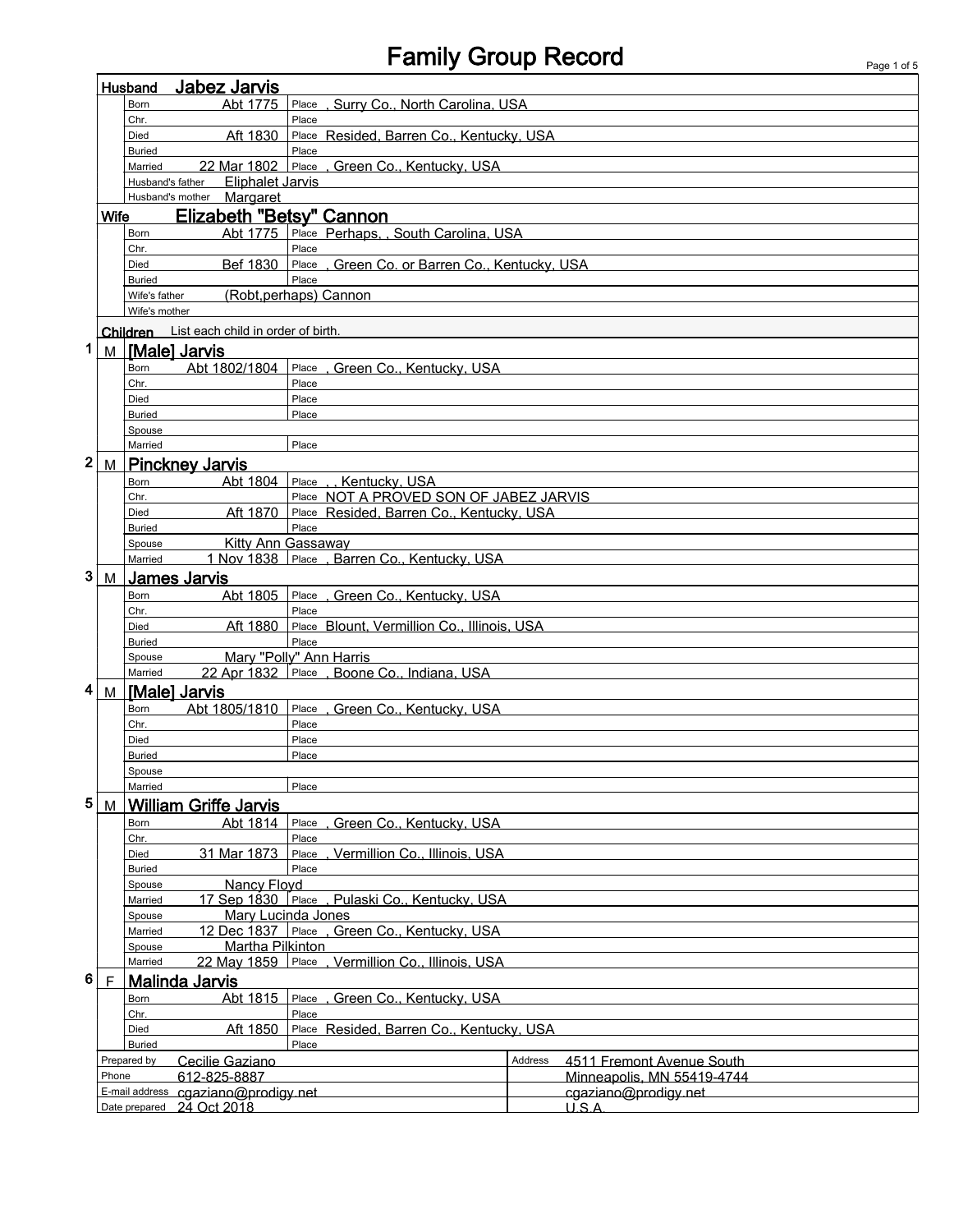| Elizabeth "Betsy" Cannon<br><b>Wife</b><br>Children List each child in order of birth.<br>$6 \mid F \mid$ Malinda Jarvis<br>Spouse<br>Married<br>Place<br>7<br>[Male] Jarvis<br>M<br>Abt 1811/1820<br>Green Co., Kentucky, USA<br>Place<br>Born<br>Place<br>Chr.<br>Died<br>Place<br>Place<br><b>Buried</b><br>Spouse<br>Married<br>Place |                                                                                                             |  |  |  |  |  |  |  |
|-------------------------------------------------------------------------------------------------------------------------------------------------------------------------------------------------------------------------------------------------------------------------------------------------------------------------------------------|-------------------------------------------------------------------------------------------------------------|--|--|--|--|--|--|--|
|                                                                                                                                                                                                                                                                                                                                           |                                                                                                             |  |  |  |  |  |  |  |
|                                                                                                                                                                                                                                                                                                                                           |                                                                                                             |  |  |  |  |  |  |  |
|                                                                                                                                                                                                                                                                                                                                           |                                                                                                             |  |  |  |  |  |  |  |
|                                                                                                                                                                                                                                                                                                                                           |                                                                                                             |  |  |  |  |  |  |  |
|                                                                                                                                                                                                                                                                                                                                           |                                                                                                             |  |  |  |  |  |  |  |
|                                                                                                                                                                                                                                                                                                                                           |                                                                                                             |  |  |  |  |  |  |  |
|                                                                                                                                                                                                                                                                                                                                           |                                                                                                             |  |  |  |  |  |  |  |
|                                                                                                                                                                                                                                                                                                                                           |                                                                                                             |  |  |  |  |  |  |  |
|                                                                                                                                                                                                                                                                                                                                           |                                                                                                             |  |  |  |  |  |  |  |
|                                                                                                                                                                                                                                                                                                                                           |                                                                                                             |  |  |  |  |  |  |  |
|                                                                                                                                                                                                                                                                                                                                           |                                                                                                             |  |  |  |  |  |  |  |
| 8<br>F<br><b>Mary D. Jarvis</b>                                                                                                                                                                                                                                                                                                           |                                                                                                             |  |  |  |  |  |  |  |
| Abt 1818<br>, Green Co., Kentucky, USA<br>Place<br>Born                                                                                                                                                                                                                                                                                   |                                                                                                             |  |  |  |  |  |  |  |
| Place<br>Chr.                                                                                                                                                                                                                                                                                                                             |                                                                                                             |  |  |  |  |  |  |  |
| Aft 1850<br>Died                                                                                                                                                                                                                                                                                                                          | Place Resided, Barren Co., Kentucky, USA                                                                    |  |  |  |  |  |  |  |
| Place<br><b>Buried</b>                                                                                                                                                                                                                                                                                                                    |                                                                                                             |  |  |  |  |  |  |  |
| Robert D. Gassaway<br>Spouse<br>19 Dec 1837 Place , Green Co., Kentucky, USA<br>Married                                                                                                                                                                                                                                                   |                                                                                                             |  |  |  |  |  |  |  |
| 9<br>M   [Male] Jarvis                                                                                                                                                                                                                                                                                                                    |                                                                                                             |  |  |  |  |  |  |  |
| Abt 1821/1825<br>Place, Green Co., Kentucky, USA<br>Born                                                                                                                                                                                                                                                                                  |                                                                                                             |  |  |  |  |  |  |  |
| Chr.<br>Place                                                                                                                                                                                                                                                                                                                             |                                                                                                             |  |  |  |  |  |  |  |
| Place<br>Died                                                                                                                                                                                                                                                                                                                             |                                                                                                             |  |  |  |  |  |  |  |
| <b>Buried</b><br>Place                                                                                                                                                                                                                                                                                                                    |                                                                                                             |  |  |  |  |  |  |  |
| Spouse<br>Place<br>Married                                                                                                                                                                                                                                                                                                                |                                                                                                             |  |  |  |  |  |  |  |
| 10   $F$  <br>[Female] Jarvis                                                                                                                                                                                                                                                                                                             |                                                                                                             |  |  |  |  |  |  |  |
| Abt 1821/1825<br>, Green Co., Kentucky, USA<br>Place<br>Born                                                                                                                                                                                                                                                                              |                                                                                                             |  |  |  |  |  |  |  |
| Chr.<br>Place                                                                                                                                                                                                                                                                                                                             |                                                                                                             |  |  |  |  |  |  |  |
| Place<br>Died                                                                                                                                                                                                                                                                                                                             |                                                                                                             |  |  |  |  |  |  |  |
| Place<br><b>Buried</b>                                                                                                                                                                                                                                                                                                                    |                                                                                                             |  |  |  |  |  |  |  |
| Spouse<br>Married<br>Place                                                                                                                                                                                                                                                                                                                |                                                                                                             |  |  |  |  |  |  |  |
| <b>Notes</b>                                                                                                                                                                                                                                                                                                                              |                                                                                                             |  |  |  |  |  |  |  |
| HUSBAND - Jabez Jarvis                                                                                                                                                                                                                                                                                                                    |                                                                                                             |  |  |  |  |  |  |  |
| ITimeline for Jabez Jarvis and Elizabeth Cannon[1]                                                                                                                                                                                                                                                                                        |                                                                                                             |  |  |  |  |  |  |  |
|                                                                                                                                                                                                                                                                                                                                           |                                                                                                             |  |  |  |  |  |  |  |
| Surry Co., North Carolina. Jabez Jarvis was born to Eliphalet Jarvis and unknown wife.<br>Abt 1775                                                                                                                                                                                                                                        |                                                                                                             |  |  |  |  |  |  |  |
|                                                                                                                                                                                                                                                                                                                                           |                                                                                                             |  |  |  |  |  |  |  |
| Abt 1775<br>Probably South Carolina. Elizabeth Cannon was born to unknown parents.                                                                                                                                                                                                                                                        |                                                                                                             |  |  |  |  |  |  |  |
|                                                                                                                                                                                                                                                                                                                                           |                                                                                                             |  |  |  |  |  |  |  |
| 22 Mar 1802<br>Green Co., Kentucky. Jabez Jarvis and Betsy Cannon were married.[2]                                                                                                                                                                                                                                                        |                                                                                                             |  |  |  |  |  |  |  |
|                                                                                                                                                                                                                                                                                                                                           |                                                                                                             |  |  |  |  |  |  |  |
| 1810<br>Columbia, Adair Co., Kentucky. Federal Census: Jabez Jarvis.[3]                                                                                                                                                                                                                                                                   |                                                                                                             |  |  |  |  |  |  |  |
| Free White Persons - Males - Under 10:<br>4 [born 1801/1810]                                                                                                                                                                                                                                                                              |                                                                                                             |  |  |  |  |  |  |  |
| Free White Persons - Males - 26 thru 44 :<br>1 [born 1756/1774]                                                                                                                                                                                                                                                                           |                                                                                                             |  |  |  |  |  |  |  |
| Free White Persons - Females - 26 thru 44: 1 [born 1756/1774]                                                                                                                                                                                                                                                                             |                                                                                                             |  |  |  |  |  |  |  |
|                                                                                                                                                                                                                                                                                                                                           |                                                                                                             |  |  |  |  |  |  |  |
| 27 Sep 1811                                                                                                                                                                                                                                                                                                                               | Green Co., Kentucky. Bird Cannon and wife, Lucy, to John Suthern/Southern for \$100 in cash and             |  |  |  |  |  |  |  |
|                                                                                                                                                                                                                                                                                                                                           | \$300 in trade for 150 acres in Green County - Thomas Munford his brothers Signed Bird Cannon, Lucy Cannon. |  |  |  |  |  |  |  |
| Wit: John Cannon, Burten Southern, Elizabeth Jarvis.<br>2 Oct 1811 acknowledged by Bird and Lucy Cannon. Proved                                                                                                                                                                                                                           |                                                                                                             |  |  |  |  |  |  |  |
| by Burton Southern and Elizabeth Jarvis. Rec.: James Allen, CGC.[4] [Elizabeth is likely Elizabeth Cannon, wife of                                                                                                                                                                                                                        |                                                                                                             |  |  |  |  |  |  |  |
| Jabez Jarvis.]                                                                                                                                                                                                                                                                                                                            |                                                                                                             |  |  |  |  |  |  |  |
|                                                                                                                                                                                                                                                                                                                                           |                                                                                                             |  |  |  |  |  |  |  |
| 1820<br>Greensburgh, Green Co., Kentucky. Federal Census: Jabis Jarvis.[5]                                                                                                                                                                                                                                                                |                                                                                                             |  |  |  |  |  |  |  |
| Free White Persons - Males - Under 10:<br>2 [born 1811/1820]                                                                                                                                                                                                                                                                              |                                                                                                             |  |  |  |  |  |  |  |
| Free White Persons - Males - 10 thru 15:<br>2 [born 1805/1810]                                                                                                                                                                                                                                                                            |                                                                                                             |  |  |  |  |  |  |  |
| Free White Persons - Males - 16 thru 18:<br>1 [born 1802/1804] (included in category below)                                                                                                                                                                                                                                               |                                                                                                             |  |  |  |  |  |  |  |
| Free White Persons - Males - 16 thru 25:<br>2 [born 1795/1804] he would be b. 1795/1801                                                                                                                                                                                                                                                   |                                                                                                             |  |  |  |  |  |  |  |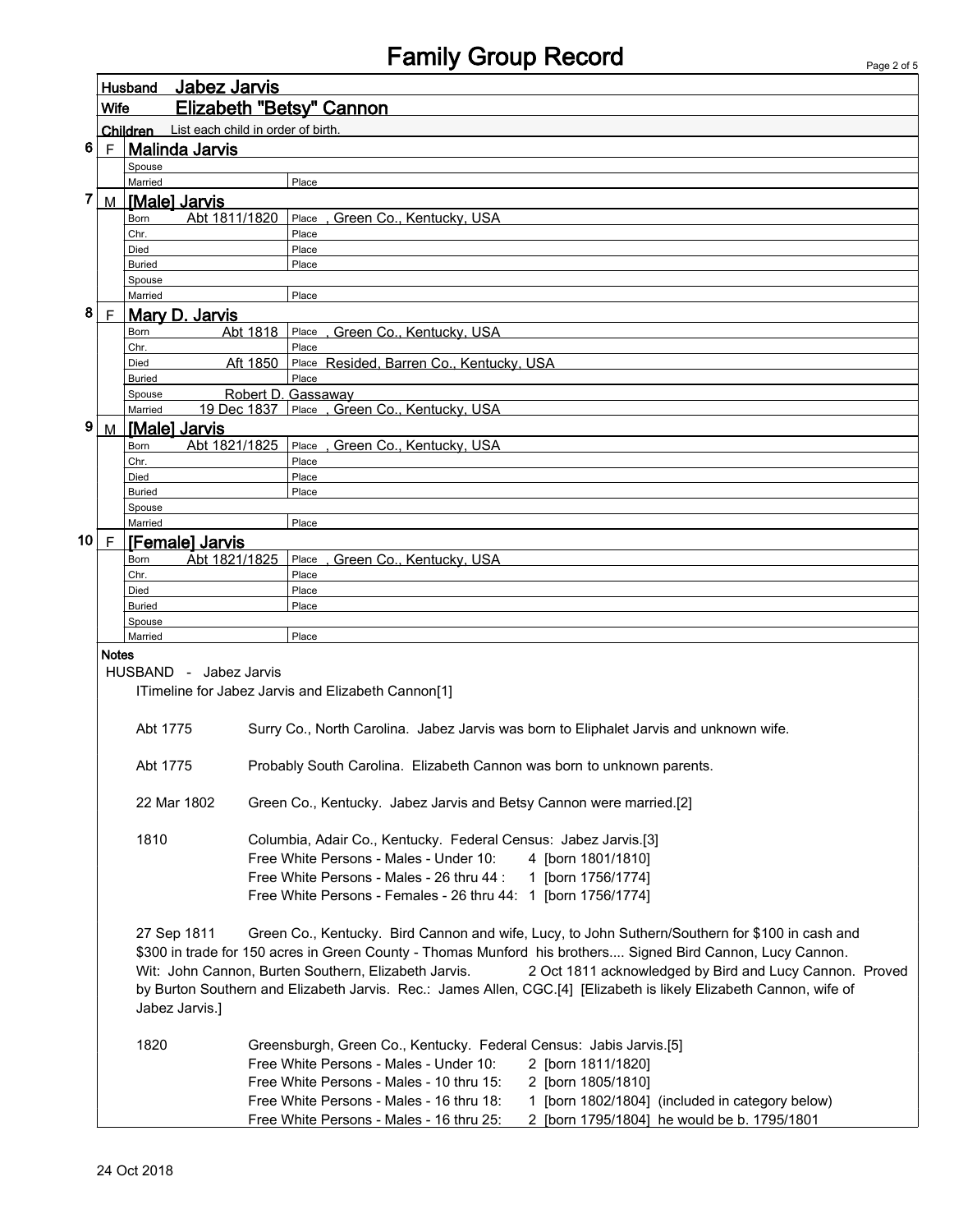| <b>Husband</b>     | Jabez Jarvis                                                                                                                                                                                                                                                                                                                                                                                                                          |  |  |  |  |  |
|--------------------|---------------------------------------------------------------------------------------------------------------------------------------------------------------------------------------------------------------------------------------------------------------------------------------------------------------------------------------------------------------------------------------------------------------------------------------|--|--|--|--|--|
| Wife               | Elizabeth "Betsy" Cannon                                                                                                                                                                                                                                                                                                                                                                                                              |  |  |  |  |  |
| <b>Notes</b>       |                                                                                                                                                                                                                                                                                                                                                                                                                                       |  |  |  |  |  |
|                    | (Continued)<br>HUSBAND - Jabez Jarvis                                                                                                                                                                                                                                                                                                                                                                                                 |  |  |  |  |  |
|                    | Free White Persons - Males - 26 thru 44:<br>1 [born 1776/1794]                                                                                                                                                                                                                                                                                                                                                                        |  |  |  |  |  |
|                    | Free White Persons - Females - Under 10: 2 [born 1811/1820]                                                                                                                                                                                                                                                                                                                                                                           |  |  |  |  |  |
|                    | Free White Persons - Females - 45 and over:<br>1 [born 1775/earlier]                                                                                                                                                                                                                                                                                                                                                                  |  |  |  |  |  |
|                    |                                                                                                                                                                                                                                                                                                                                                                                                                                       |  |  |  |  |  |
| 1830               | Barren Co., Kentucky. Federal Census: Jabez Jarvis.[6]                                                                                                                                                                                                                                                                                                                                                                                |  |  |  |  |  |
|                    | Free White Persons - Males - 5 thru 9:<br>1 [born 1821/1825]                                                                                                                                                                                                                                                                                                                                                                          |  |  |  |  |  |
|                    | Free White Persons - Males - 15 thru 19:<br>1 [born 1811/1815]                                                                                                                                                                                                                                                                                                                                                                        |  |  |  |  |  |
|                    | Free White Persons - Males - 20 thru 29:<br>3 [born 1801/1810]                                                                                                                                                                                                                                                                                                                                                                        |  |  |  |  |  |
|                    | Free White Persons - Males - 50 thru 59:<br>1 [born 1771/1780]                                                                                                                                                                                                                                                                                                                                                                        |  |  |  |  |  |
|                    | Free White Persons - Females - 5 thru 9:<br>1 [born 1821/1825]                                                                                                                                                                                                                                                                                                                                                                        |  |  |  |  |  |
|                    | Free White Persons - Females - 10 thru 14: 1 [born 1816/1820]                                                                                                                                                                                                                                                                                                                                                                         |  |  |  |  |  |
|                    | Free White Persons - Females - 15 thru 19: 1 [born 1811/1815]                                                                                                                                                                                                                                                                                                                                                                         |  |  |  |  |  |
|                    | [1] information from the family tree at www.ancestry.com of "bill2222162," named "ExtendedRossGear Family Tree,"<br>accessed 19 Sep 2018.<br>[2] Ancestry.com. Kentucky, Compiled Marriages, 1802-1850 [database on-line]. Provo, UT, USA: Ancestry.com<br>Operations Inc, 1997. Original data: Dodd, Jordan, Comp Kentucky Marriages to 1850. Electronic transcription of                                                            |  |  |  |  |  |
|                    | marriage records held by the individual counties in Kentucky.<br>[3] Ancestry.com. 1810 United States Federal Census [database on-line]; Roll: 5; Page: 15; Image: 00016. . Provo,<br>UT, USA: Ancestry.com Operations, Inc., 2010. Images reproduced by FamilySearch, Family History Library Film:                                                                                                                                   |  |  |  |  |  |
| 0181350.           | [4] This document is courtesy of Norman Cannon, normjc72@gmail.com.<br>[5] Ancestry.com. 1820 United States Federal Census [database on-line]; Page: 58; NARA Roll: M33_20; Image: 69.<br>Provo, UT, USA: Ancestry.com Operations, Inc., 2010. Images reproduced by FamilySearch.<br>[6] Ancestry.com. 1830 United States Federal Census [database on-line]; Series: M19; Roll: 33; Page: 162; Family<br>History Library Film: 000781 |  |  |  |  |  |
| <b>WIFE</b>        | - Elizabeth "Betsy" Cannon<br>22 Mar 1802 Green Co., Kentucky, USA. Jabiz Jarvis and Betsy Cannon were married.<br>Ancestry.com. Kentucky, Compiled Marriages, 1802-1850 [database on-line]. Provo, UT, USA: Ancestry.com<br>Operations Inc, 1997. Original data: Dodd, Jordan, Comp Kentucky Marriages to 1850. Electronic transcription of<br>marriage records held by the individual counties in Kentucky.                         |  |  |  |  |  |
| CHILD <sub>2</sub> | - Pinckney Jarvis                                                                                                                                                                                                                                                                                                                                                                                                                     |  |  |  |  |  |
|                    | Pinckney/Pinkney Jarvis is not proved as a son of Jabez Jarvis and Elizabeth "Betsy" Cannon.                                                                                                                                                                                                                                                                                                                                          |  |  |  |  |  |
|                    | Some information from a family tree at www.rootsweb.ancestry.com, WorldConnect Project owned by "Clif," database:<br>"gassaway-2-sc," page entitled "Gassaway from South Carolina 2." Notation: "Many errors exist." Last updated 02<br>Oct 2010, accessed 24 Oct 2018.                                                                                                                                                               |  |  |  |  |  |
|                    | 1850; Census Place: Division 2, Barren, Kentucky; Roll: M432_191; Page: 441B; Image: 275, Family Number:<br>557<br><b>Household Members:</b><br>Name Age                                                                                                                                                                                                                                                                              |  |  |  |  |  |
|                    | Pinkney Jarvis<br>46 abt 1804 Kentucky                                                                                                                                                                                                                                                                                                                                                                                                |  |  |  |  |  |
|                    | Kitty A Jarvis<br>37 abt 1813 Kentucky                                                                                                                                                                                                                                                                                                                                                                                                |  |  |  |  |  |
|                    | Ruth P Jarvis<br>10 abt 1840 Kentucky                                                                                                                                                                                                                                                                                                                                                                                                 |  |  |  |  |  |
|                    | Elizabeth C Jarvis<br>8 abt 1842 Kentucky                                                                                                                                                                                                                                                                                                                                                                                             |  |  |  |  |  |
|                    | Helen M Jarvis<br>5 abt 1845 Kentucky                                                                                                                                                                                                                                                                                                                                                                                                 |  |  |  |  |  |
|                    | Margaret E Jarvis 2 abt 1848 Kentucky                                                                                                                                                                                                                                                                                                                                                                                                 |  |  |  |  |  |
|                    | Nancy Gassaway 76 abt 1774 Maryland                                                                                                                                                                                                                                                                                                                                                                                                   |  |  |  |  |  |
|                    | Ancestry.com. 1850 United States Federal Census [database on-line]. Provo, UT, USA: Ancestry.com Operations, Inc.,                                                                                                                                                                                                                                                                                                                    |  |  |  |  |  |
|                    | 2009. Images reproduced by FamilySearch.                                                                                                                                                                                                                                                                                                                                                                                              |  |  |  |  |  |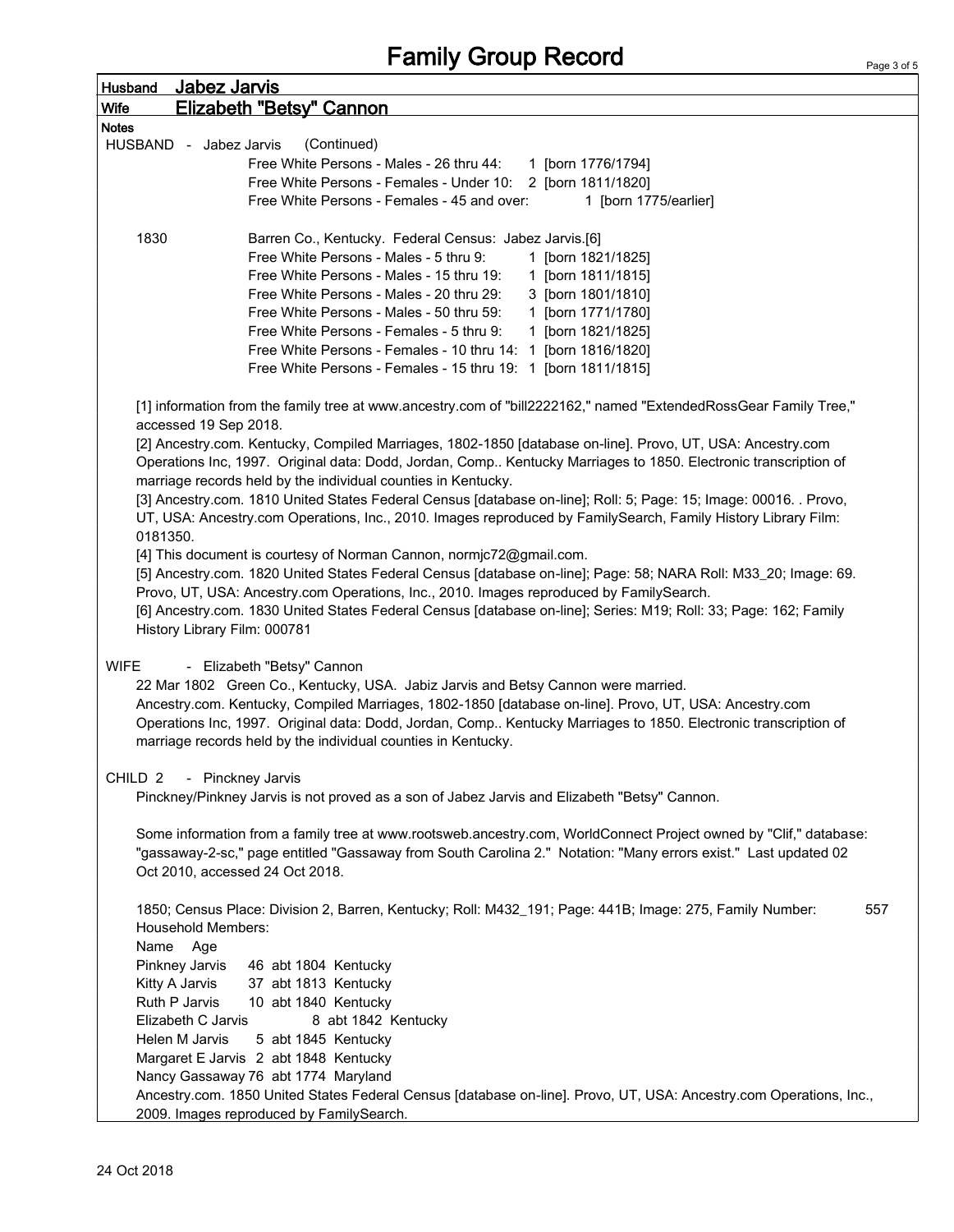| <b>Elizabeth "Betsy" Cannon</b><br><b>Wife</b><br><b>Notes</b>                                                          |
|-------------------------------------------------------------------------------------------------------------------------|
|                                                                                                                         |
|                                                                                                                         |
| CHILD <sub>3</sub><br>- James Jarvis                                                                                    |
| 22 Apr 1832 Boone Co., Indiana. James Jarvis married Polly Ann Harris                                                   |
| Ancestry.com. Indiana, Compiled Marriages, 1802-1850 [database on-line]. Provo, UT, USA: Ancestry.com                   |
| Operations Inc, 1997.                                                                                                   |
|                                                                                                                         |
| 1850 Federal Census of District 7, Boone Co., Indiana; Roll: M432_136; Page: 139A; Family 1116, Image: 613.             |
| <b>Household Members:</b>                                                                                               |
| Name<br>Age                                                                                                             |
| James Quarver [James Jarvis] 45 abt 1805 Kentucky                                                                       |
| Mary Ann Quarver<br>35                                                                                                  |
| Elizabeth G Quarver<br>17                                                                                               |
| Nancy J Quarver<br>14                                                                                                   |
| Martha A Quarver<br>12                                                                                                  |
| 8<br>Isaphena L Quarver                                                                                                 |
| 0<br>Bergen Quarver                                                                                                     |
| Ancestry.com. 1850 United States Federal Census [database on-line]. Provo, UT, USA: Ancestry.com Operations, Inc.,      |
| 2009. Images reproduced by FamilySearch.                                                                                |
|                                                                                                                         |
| 1870 Federal Census of Blount, Vermilion Co., Illinois; Roll: M593_285; Page: 18A; Family History Library Film:         |
| 545784                                                                                                                  |
| Household Members:                                                                                                      |
| Name Age                                                                                                                |
| James Jarvis<br>65 abt 1805 Kentucky Farmer                                                                             |
| Mary Jarvis<br>55                                                                                                       |
| William Jarvis<br>14                                                                                                    |
| George Jarvis<br>10                                                                                                     |
| Ancestry.com. 1870 United States Federal Census [database on-line]. Provo, UT, USA: Ancestry.com Operations, Inc.,      |
| 2009. Images reproduced by FamilySearch.                                                                                |
|                                                                                                                         |
| 1880 Federal Census of Blount, Vermilion Co., Illinois; Roll: 254; Page: 210D; Enumeration District: 204                |
| <b>Household Members:</b>                                                                                               |
| Name<br>Age                                                                                                             |
| 74 abt 1806 Kentucky Farmer Parents' birthplaces left blank.<br>James Jarvis                                            |
| 64 abt 1816 Kentucky Kentucky Kentucky<br>Mary A. Jarvis                                                                |
| George S. Jarvis 20                                                                                                     |
| Elizabeth Phipps 14                                                                                                     |
| Ancestry.com and The Church of Jesus Christ of Latter-day Saints. 1880 United States Federal Census [database on-       |
| line]. Lehi, UT, USA: Ancestry.com Operations Inc, 2010.                                                                |
|                                                                                                                         |
| - William Griffe Jarvis<br>CHILD 5                                                                                      |
| 18 Sep 1830 Pulaski, Kentucky, USA Wm. Jarvis married Nancy Floyd.                                                      |
| Ancestry.com. Kentucky, County Marriage Records, 1783-1965 [database on-line]. Lehi, UT, USA: Ancestry.com              |
| Operations, Inc., 2016. Film Number: 001912849. Original data: Marriage Records. Kentucky Marriages. Madison            |
| County Courthouse, Richmond, Kentucky.                                                                                  |
|                                                                                                                         |
| 12 Dec 1837 Green County, Kentucky, USA. William Jarvis married Mary L. Jones. Alexr. Jones made oath that the          |
| parents of sd Mary L. (his father) gave his consent to the marriage. 50 pound bond, William Jarvis and Alexr. J. Jones. |
| Signed, William Jarvis (his mark), Alexr. Jarvis [this appears to be an error, as the signer would be Alexander Jones]. |
| Witness: D. A. Burrus, DC.                                                                                              |
|                                                                                                                         |
| 1850 Federal Census of Subdivision 2, Muhlenberg Co., Kentucky; Roll: M432_214; Page: 248B; Image: 537.                 |
| <b>Household Members:</b>                                                                                               |
| Name<br>Age                                                                                                             |
| William Jarvis<br>36 abt 1814 Kentucky                                                                                  |

r